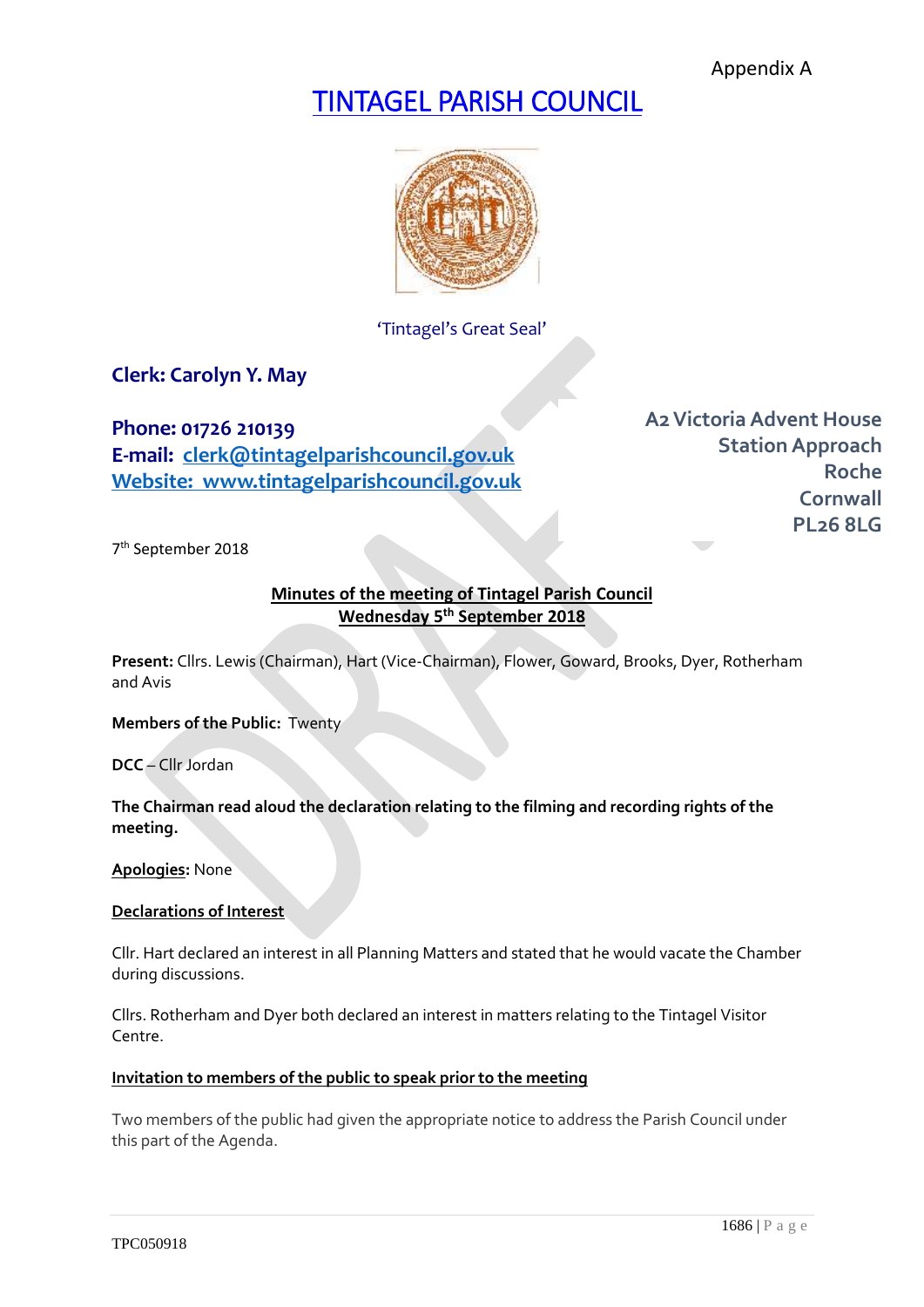Mrs Margaret Beckett (on behalf of the Tintagel Visitor Centre Volunteers) addressed the Members in relation to the Tintagel Visitor Centre, making several requests for information and a further request for the arrangement of a meeting between volunteers and Councillors. Mrs Beckett raised questions relating to the allocated hours of the Clerk.

Mr Richard Dale also address the Members on the matter of the Tintagel Visitor Centre, discussing the benefits of an EPOS system and the benefits that such a system would have for the Clerk, perhaps reducing the number of hours being spent on T VC matters.

### **AGENDA**

### **Meeting Minutes Minute 113 - 2018/19**

The Minutes from the Parish Council Meeting, held on the  $4^{\text{th}}$  July 2018, were considered by the Members, on a page by page basis. No issues were raised in relation to the same and no amendments were requested.

It was **proposed** by Cllr. Goward, **seconded** by Cllr. Dyer and RESOLVED that the Minutes for the Parish Council Meeting, held on  $4<sup>th</sup>$  July 2018, should be signed as a true record of the meeting. Seven in favour and one abstention. **Carried**

### **English Heritage**

The meeting was addressed by Georgia Butters, from English Heritage.

Georgia reported that there had been many visitors to Tintagel Castle during the month of August. The number of visitors was commensurate with August 2017.

It was advised that the staff are awaiting the imminent arrival of the new bridge.

On the  $17<sup>th</sup>$  September 2018, an archaeology unit is scheduled to arrive at the site to excavate the area of the abutments. Following completion of this work, a team of volunteer Archaeologists will arrive at the site to remove turf and investigate the area of the floating footpaths.

The site is to be closed to the public from 6pm on the  $1<sup>st</sup>$  October, although a public access to the Coastal Footpath is to be maintained and, although there will be no access to the beach and Merlin's Cave, there will be a public viewing area at Compass Point, once work begins.

Georgia could not provide an estimated time of opening for the new bridge but advised that ne tickets would be sold for visiting the castle, prior to  $1<sup>st</sup>$  May 2019.

Councillor Rotherham enquired about signage to the site from various locations in the area. He was advised that brown signage had not yet been discussed with Cornwall Council. It was stated that there would be an appropriate sign between the Church and the top shop. Cllr Dyer requested a poster for display in the TVC.

The Chairman thanked Georgia for attending the meeting and providing an update on the project.

### **Cllr Barry Jordan**

Cllr Jordan advised the meeting that he had received an email from Cornwall Council Enforcement, stating that the matter relating to the Prince of Wales Quarry was currently being investigated.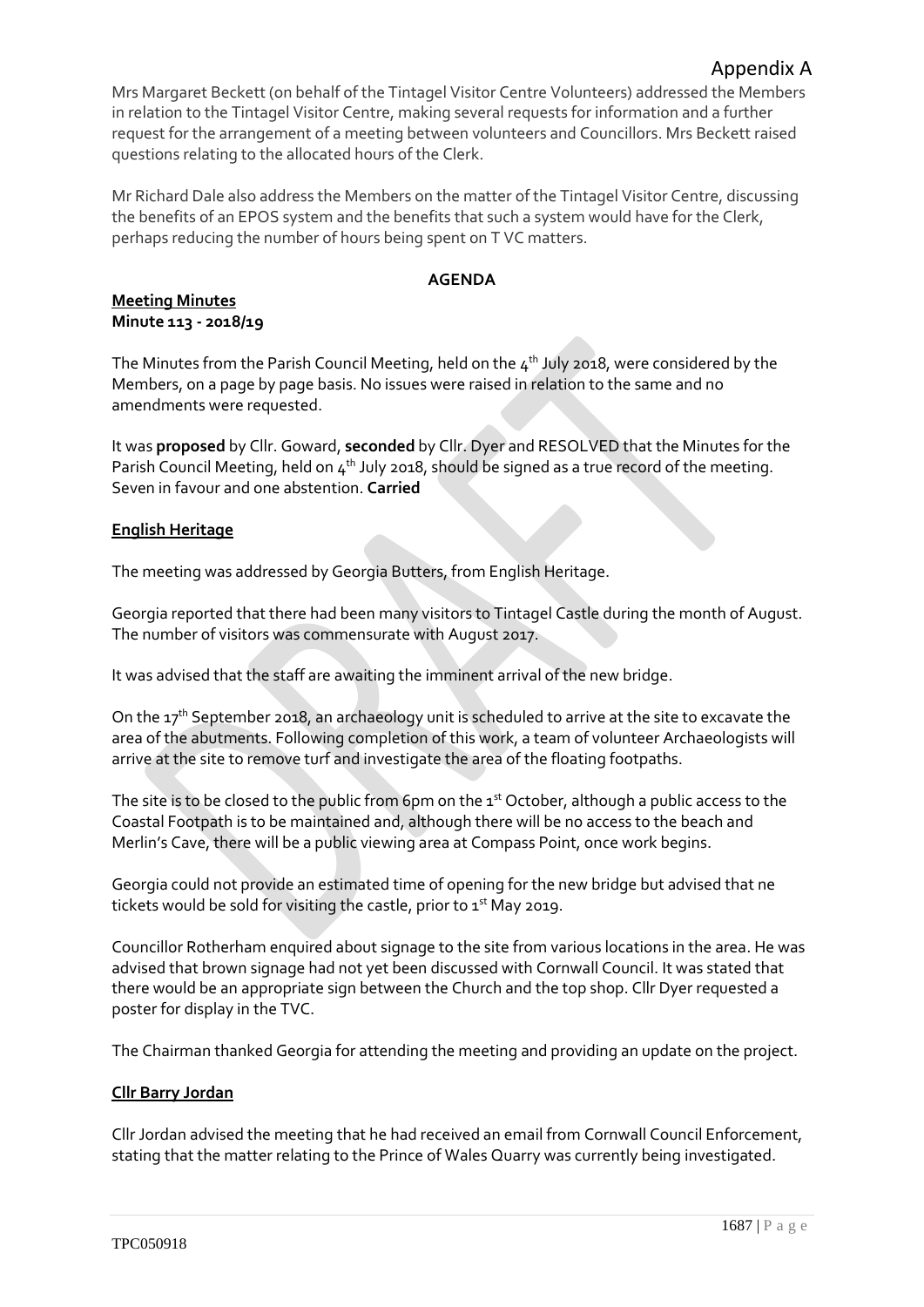Cllr Jordan reported that the Trethevey Car Park Bus Stop required repairs. This is a Parish Council asset. The Clerk undertook to advise the Handyman of the problem and request that he arrange to effect repairs to the same.

Cllr Jordan is to meet with Oliver Jones (Cornwall Council Highways) on Wednesday 12<sup>th</sup> September, to consider the condition of road surfaces in the area. It is anticipated that they will visit Tintagel around noon that day.

Members raised the following issues for discussion with Mr Jones:

- Parking on yellow lines and in loading bays. This is causing congestion in the main street of the village and needs to be addressed;
- Cllr Dyer to attend the next Community Network Meeting in Camelford to discuss the problem (ibid);
- Cllr Goward raised the issue of the lack of parking bays for motorcycles;
- Parking Eye/ Sword in the Stone Car Park. Cllr Jordan advised that the problems experienced with this matter were to be considered by BBC Spotlight.

At 19.52 hrs, Cllr Hart left the Chamber.

### **Planning Applications**

### **Minute 114 – 2018/19**

PA18/02008/PREAPP - Land South of Atlantic View Hotel Treknow, Tintagel' Cornwall PL34 0EJ

It was **proposed** by Cllr Goward, **seconded** by Cllr Dyer and **RESOLVED** that, the Parish Council would record an objection to this application. Unanimous. **Carried**

### **Minute 115 - 2018/19**

**Matter -** PA18/07332 - Land West of Trevena Molesworth Street Tintagel Cornwall

It was proposed by Cllr. Goward, **seconded** by Cllr Brooks and RESOLVED that the application would be supported. Four in favour, three abstentions. **Carried**

#### **Minute 116 – 2018/19**

**Matter -** PA18/07612 - Trewethen Barn, Tregatta, Tintagel, Cornwall PL34 0DX

It was proposed by Cllr. Goward, **seconded** by Cllr Avis and RESOLVED that the application would be 'left on the table'.

#### **Minute 117 – 2018/19**

**Matter -** PA18/07546 - Upton Farm, Owl Barn Road from Trebarwith Road to Treligga Downs Road, Trebarwith, Delabole PL33 9DG

It was proposed by Cllr. Goward, **seconded** by Cllr Dyer and RESOLVED that the Parish Council would record an objection to this application. The grounds for objection were stated as: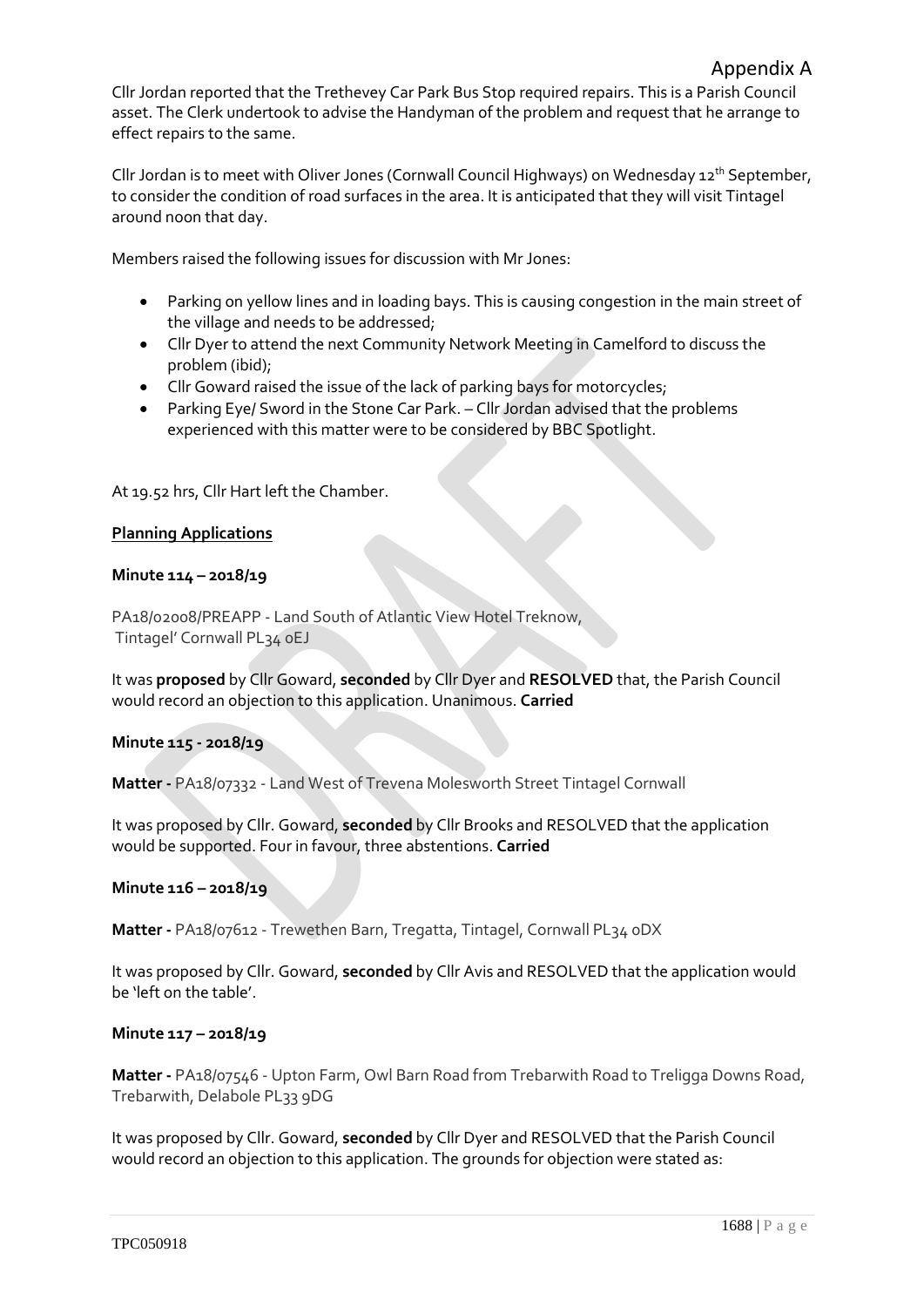- the proposed two-story extension is larger than the existing building;
- the proposed extension is contrary to planning regulations.

Six in favour and one abstention. **Carried**

#### **Minute 118 – 2018/19**

Matter - PA18/07895 - Tintagel Castle Road Tintagel PL34 0HE

It was proposed by Cllr. Lewis **seconded** by Cllr Dyer and RESOLVED that the application would be supported. Unanimous. **Carried**

#### **Minute 119 – 2018/19**

**Matter -** PA18/07443 - Land North of Cherry Tree, R J Trevathen, Fore Street, Tintagel, Cornwall PL34 0DA

It was proposed by Cllr. Dyer **seconded** by Cllr. Goward and RESOLVED that the Parish Council would record an objection to this application. The grounds for objection were stated as:

- The proposed dwelling falls within an ANOB;
- The proposed dwelling passes the 'building line; and
- The building is contrary to traditional village development.

Six in favour and one abstention. **Carried**

#### **Planning Decisions –** Noted

At 20.09 hrs Cllr. Hart returned to the Chamber.

#### **Accounts Payable**

#### **Minute 119- 2018/19**

It was **proposed** by Cllr Avis, **seconded** by Cllr Lewis and **RESOLVED** that that accounts be agreed and accepted. Unanimous. **Carried**

#### **TVC Discussion**

Cllr Hart commenced the discussion by responding to an intimation made by Mrs Beckett in the Public Session. Namely that he had not represented the Parish Council at a meeting held on the 20<sup>th</sup> August.

Cllr Hart stated that he had, on several occasions during the said meeting, made it clear that he was not representing the Parish Council. Rather that he was running an idea past the volunteers – as a possible option for the future of TVC.

Cllr. Lewis, at that juncture reminded the Volunteers present that, at the meeting of August  $13^{th}$ , Members of the Parish Council had been 'shouted down' by the group, despite trying to discuss the current financial situation.

Cllr Avis asked to speak on the matter of the TVC. At that juncture, Cllr Dyer requested that everything said by Cllr Avis, be Minuted.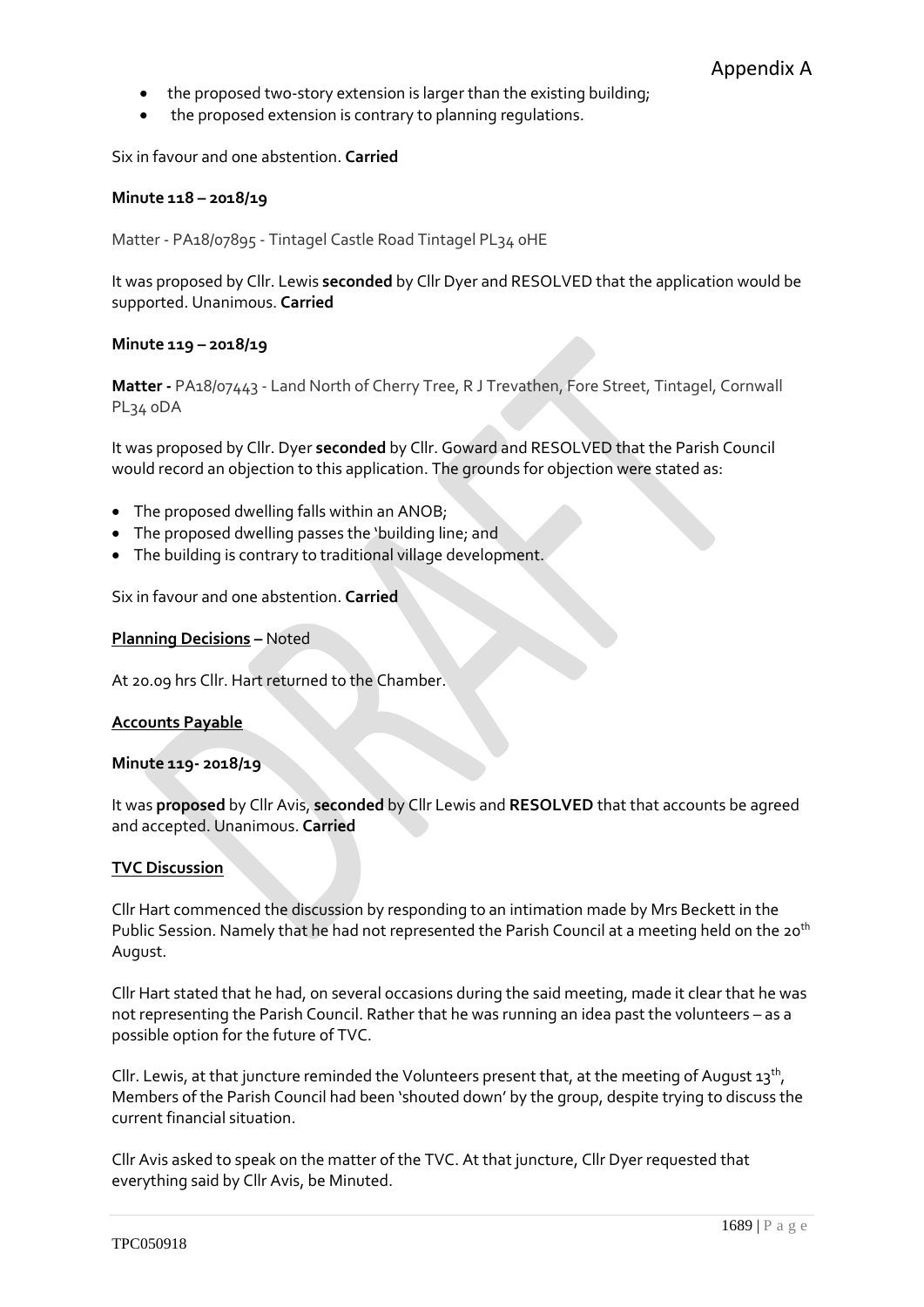Cllr. Avis then addressed the meeting, making the following points, based on in-depth perusal of the TVC accounts over the past three years;

- The Parish Council must take immediate action (in relation to the TVC) as it is our (the Parish Council's) responsibility.
- As it stands it must stop immediately
- VAT was ignored, and we have had to go cap in hand to address for our error and are our now registered.
- As the volunteers have refused to itemise products we cannot go on with no accountability we are breaking the law.
- The TVC is running at a huge loss. 2016/17 - loss of £13826 2017/18 - loss of £13660 2018/19 - judging by figures so far, the loss will be even greater therefore in last 2 financial years.'

Cllr Avis stated that she believed the TVC 'should shut with immediate effect, so that we can have further discussions to decide on its future as we cannot carry on trading illegally which we are as of 1st August.' Cllr Avis concluded by stating that she would not be able to remain as a Member of the Council, if the illegality was not addressed.

Cllr Dyer addressed the last comment by stating 'good' and added 'You have only been in the village for two minutes, who do you think you are?' At that juncture, the Chairman intervened, advising Cllr Dyer that Cllr Avis was entitled to her views, as a Member of the Council.

It is to be noted that, during Cllr Avis address, the Chairman was obliged to address members of the public, requesting them to remain quiet during Council discussions.

Cllr Goward pointed out that under Regulations, Cllr Avis was not at liberty to make such a recommendation without meeting the requirement of prior notice. Cllr Flower addressed Cllr Avis, demanding to know why she felt that she was speaking on behalf of the Parish Council and asked her who she thought she was. Cllr Avis stated that she was 'A Councillor, just like you' (Cllr Flower). The Chairman reiterated the point that Cllr Avis had merely expressed her own opinion in her address– as she is fully entitled to do.

Cllr Hart stated that he believed no firm decision, relating to the TVC, could be made at the present meeting and that a further discussion should be held with Volunteers. And proposed that the discussion should be deferred, pending a discussion with the volunteers (to be held in early course).

### **Minute 120- 2018/19**

It was **proposed** by Cllr Hart, **seconded** by Cllr Goward and RESOLVED that the matter should be deferred for clarification and that a meeting should be arranged, in early course, with the Volunteers. Thereafter, the Parish Clerk should call an Extraordinary Public Meeting, for discussing the matter of the TVC.

### **Amendment**

It was **proposed** by Cllr Avis, that the TVC should be closed forthwith. There was no **seconder** for the proposal and Cllr Goward advised that the proposal was inadmissible.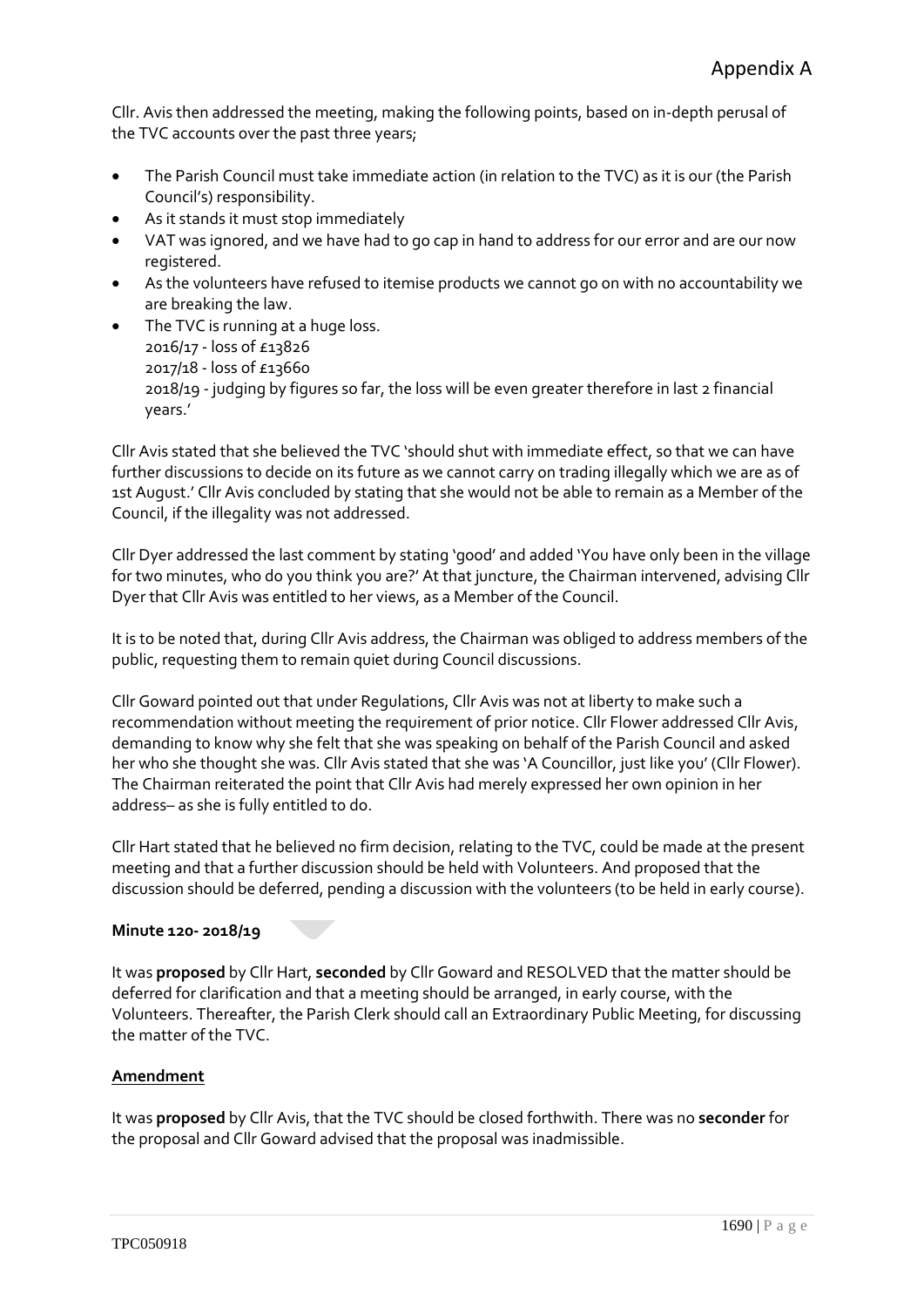It was RESOLVED that the original proposal would be accepted and that a meeting with the volunteers would be arranged and, thereafter an Extraordinary Meeting called, prior to the next full Parish Council Meeting. Five in favour, One against. **Carried.**

Discussions continued in relation to the actions to be taken in the interim period. The Clerk was asked if retail sales at the TVC should be suspended, pending further discussions. The Clerk believed that, due to the suggestion of illegality of TVC sales, the Parish Council had a duty to suspend the same until legal advice could be sought. She reminded the Members that they were each jointly and severally liable for the actions of the Council.

### **Minute 122- 2018/19**

**It was** proposed by Cllr Avis, **seconded** by Cllr Lewis and RESOLVED that there should be a suspension of all sales at the TVC, until a definitive answer could be obtained in relation to potential illegality of such sales. Five in favour, one abstention. **Carried.**

### **Member Vacates Chamber**

At 20.43 hours, Cllr Rotherham requested that he be permitted to withdraw from the Chamber and the meeting. He requested that the next agenda item (Police Presence in Tintagel) be deferred until the next Parish Council meeting in October 2018.

The Chairman granted Cllr Rotherham's request and the latter withdrew.

**Traffic Congestion in Tintagel** – this matter was withdrawn by Cllr. Lewis, who stated that the situation had been adequately covered by Cllr. Jordan.

**Appointment of Solicitor** – Cllr Hart requested that an appropriately qualified solicitor be appointed to provide advice in relation to the Pre-application for the proposed new Social Hall.

### **Minute 123- 2018/19**

It was **proposed** by Cllr Hart, **seconded** by Cllr Lewis and RESOLVED that the Clerk would undertake to obtain the details of suitable professionals to provide advice in relation to the Preapplication. Six in favour, one abstention. **Carried.**

### **Appointment of Accountant** – Year End Accounts

### **Minute 124- 2018/189**

It was **proposed** by Cllr Hart, **seconded** by Cllr Lewis and RESOLVED that the Clerk should obtain three quotations for the compilation of the Parish Councils 'End of Year Accounts'. Unanimous. **Carried.**

### **Updates**

- **New Workshop/ Shed –** this project is now complete, and the new facility is in situ.
- **Trevena Square Refurbishment** the project is on course and Phase One is now complete. Work is on-going.
- **Farmers Market** No update available.
- **CCTV**  Cllr Hart reported that he would be visiting Camelford to inspect the CCTV system installed there.
- **Trevena Square Bridge Repairs –** the Clerk reported that she had spoken with the relevant Team at Cornwall Council. There had been an undertaking given to attend at the site to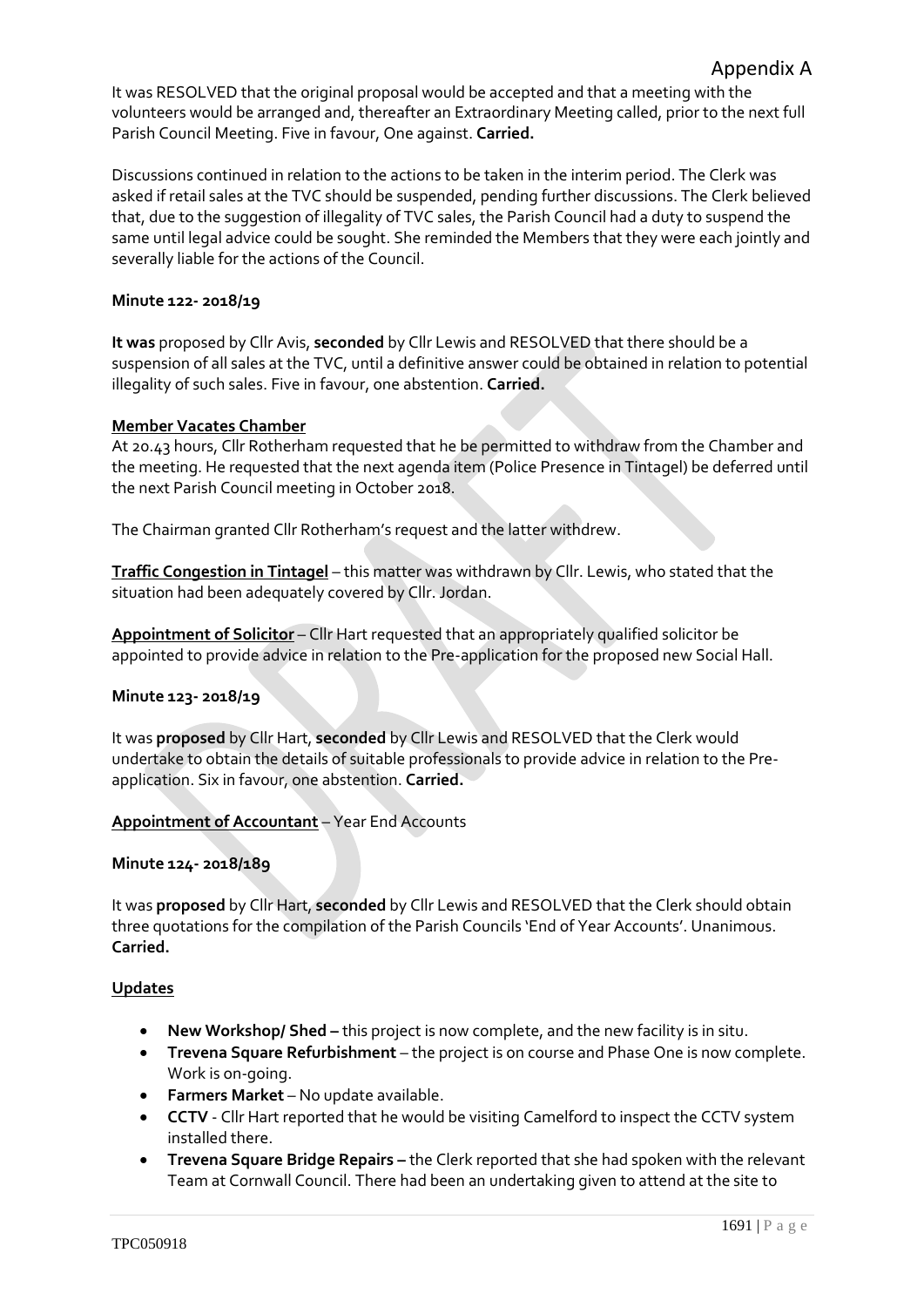inspect the bridge. It transpired that Cornwall Council employees had merely placed paper notices in the area, warning of the dangers. These had blown away. It was **agreed** that the Clerk would contact Cornwall Council again.

- **Planning Group**  Cllr Goward stated that he had been dealing with Planning Applications as they had arisen. However, Cllr Hart has resigned from the group.
- **Projects Group** no report made.
- **Trebarwith Strand Contract –** The Clerk reported that she had contacted the appointed solicitor several times but was still awaiting a response. It was **agreed** that she would chase this up again.

### **Correspondence**

The Clerk read out several letters and emails (as detailed on the Agenda for the  $5<sup>th</sup>$  September 2018).

## **At 21.00 hrs, the Public left the Chamber**

### **Minute 15- 2018/189**

It was **proposed** by Cllr Goward, **seconded** by Cllr Avis and RESOLVED that the Parish Council would enter into Committee discussions. Unanimous. **Carried.**

# **Part II** *COMMITTEE DELIBERATIONS*

*Pursuant to section 1(2) of the Public Bodies (Admission to Meetings) Act 1960, it is resolved that, because of the confidential nature of the business to be transacted, the public and press leave the meeting during consideration of the following items: -*

### **Co-option Results**

The Chairman announced the results of the Co-option process: Ms. Naomi Tremain; Mrs. Norine Harper and; Mr. Lou Mason (casting vote)

### **Public Lavatories Cleaning Contract**

It was **agreed** that the Clerk would redraft one part of the document, prior to the next Parish Council Meeting in October.

**Clerk's Pension Contributions** – deferred until October 2018.

**Vexatious Correspondence** – noted. Action agreed. Members requested that the author be requested to desist from contacting Councillors directly, advising that all correspondence must go solely through the Clerk. Members acknowledged that the Clerk had made the appropriate offer of access to the accounts.

The meeting closed at 21.28hrs.

### **Next Meeting – 3 rd October 2018**